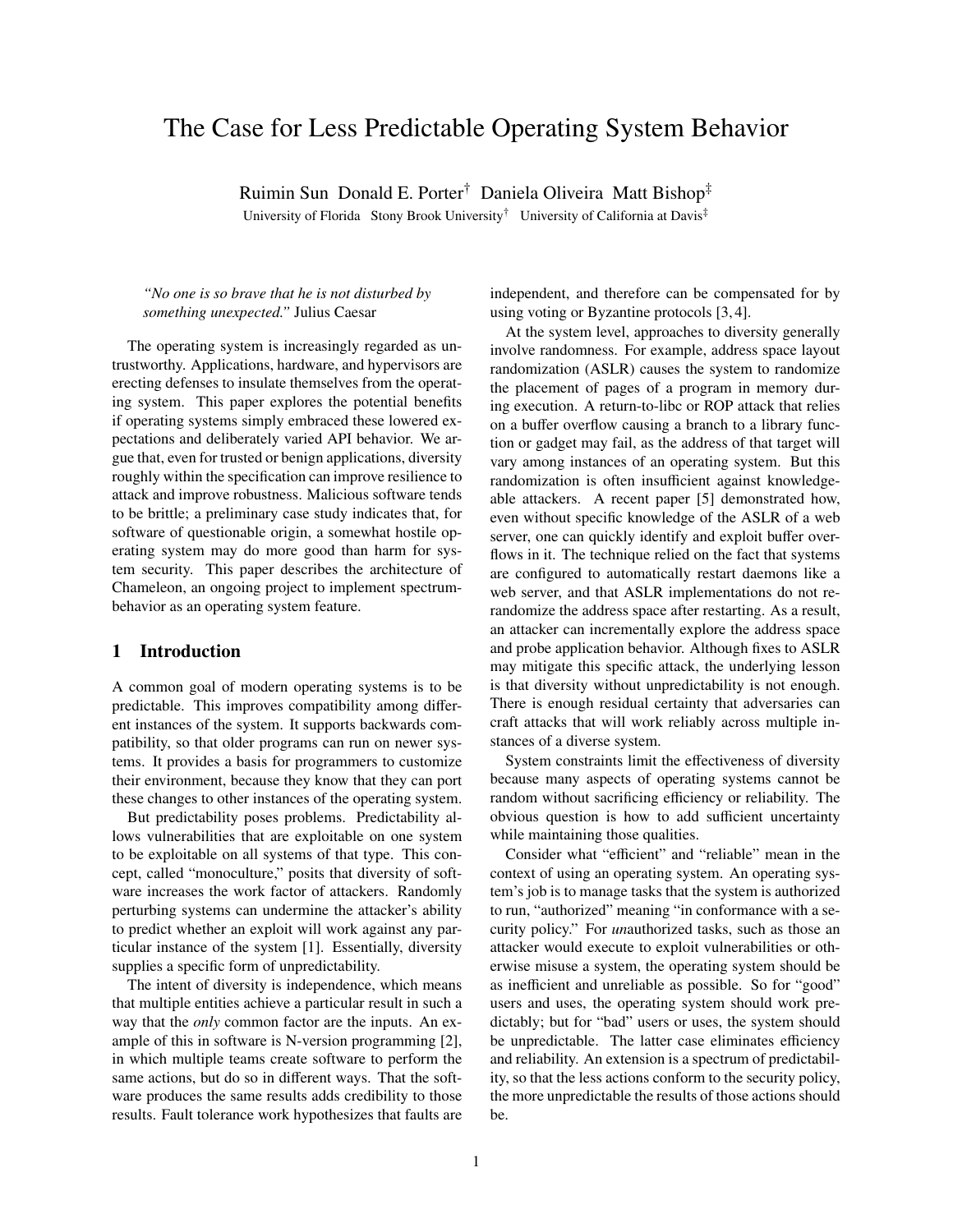This paper explores the benefits and feasibility of making OS APIs less predictable on a spectrum from diversity within the specification to active deception of dodgy software. We argue that software robustness can actually be improved by being developed on a spectrumbehavior operating system. Even within POSIX, mature, portable software packages already handle considerable variations in system call behavior. Most of this maturity is the product of testing and bug reports across many platforms. Moreover, hardware, compiler, and hypervisor tools to protect the application from a malicious operating system are rapidly evolving [6–9]. Rather than require a software developer to manually test the software on multiple platforms, the development process could be facilitated by easily generating a range of different behaviors to test the software on—running the same test suite against different operating system behaviors. In essence, the operating system is a chameleon, taking on attributes appropriate to the user and use to which it is put.

Underlying this idea is the observation that systems tend to be fixed and do not adapt well to new conditions. A motivated attacker can bring great resources to find attack variations that will succeed. Despite the explosion of security software, malware size remains at an average of 125 lines of code [10]. Thus, a "holy grail" of system design is the ability for the system to adapt with considerably less effort than the attacker must expend to explore the new system variants. We argue that unpredictable behavior can be used as a mechanism for active defense against an attacker.

Section 2 examines deception and diversity as mechanisms for introducing unpredictability into OSes. Section 3 presents preliminary results that indicate varying OS behavior affects malware, which looses data and functionality. Section 4 describes the design of Chameleon, a system that combines inconsistent and consistent deception with software diversity to provide a mechanism for active defense of computer systems and herd protection. Chameleon leverages recent work that pushes an increasing portion of system code to user level [9, 11–19] as a means to more quickly and easily mix-and-match system behavior transparently to the application.

## 2 Truths about Deception

This section summarizes how deception and diversity have been used previously in software design, and highlights areas which have been under-studied.

# 2.1 Diversity

The ability to diversify behavior within a system is an essential building block for unpredictability. We define the distinction between diversity and unpredictability as whether the variations stay within the API specification or not.

Researchers have studied building diverse computer systems. Forrest *et al.* [1] proposed guidelines and advocated the use of randomized compilation techniques, which motivated later work in this area [20]. These advocate breaking unnecessary consistencies in the generation of instructions to introduce costs for attack exploitation. These methods are passive, and do not adapt to changing attacks. Instruction randomization techniques are complementary and orthogonal to our work, as software generated with such techniques will make a computer system even more secure.

Chew and Song [21] proposed mitigating buffer overflows by employing randomization of system call mappings, global library entry points, and the stack placement. However, these methods do not employ inconsistent deception with probabilistic loss of functionality.

Although the focus of this work is not on diversity, we observe that much of the needed infrastructure for both diversity and deception are already being developed for other purposes. Recent library OS designs [9, 11–14, 17, 19], high-performance I/O systems [16–18], and other hardware access techniques [15] facilitate migration of kernel APIs into the application itself, and are, in some cases, implemented in higher level languages [14]. With some disciplined modularization of library OS subsystems, the otherwise daunting task of multi-version programming can be made feasible—a few hundred or thousand lines per component, possibly in different languages. Our vision is to mix-and-match different implementations of different components, such that one can run many instances of an application, such as a web server, and only a few of instances will share the same combinations of vulnerabilities. When the implementation effort is smaller and well-defined, a single graduate operating system course could easily generate dozens of functional implementations of each subsystem.

## 2.2 Deception

The art of deception has been successfully used in warfare for thousands of years. Strategists such as Sun Tzu, Julius Caesar, and Napoleon Bonaparte advocated the use of deception as a way to confuse and stall the enemy, sap their morale, and decrease their maneuverability [22–27].

To a limited extent, deception has been an implicit technique for cyber warfare and defense. The best known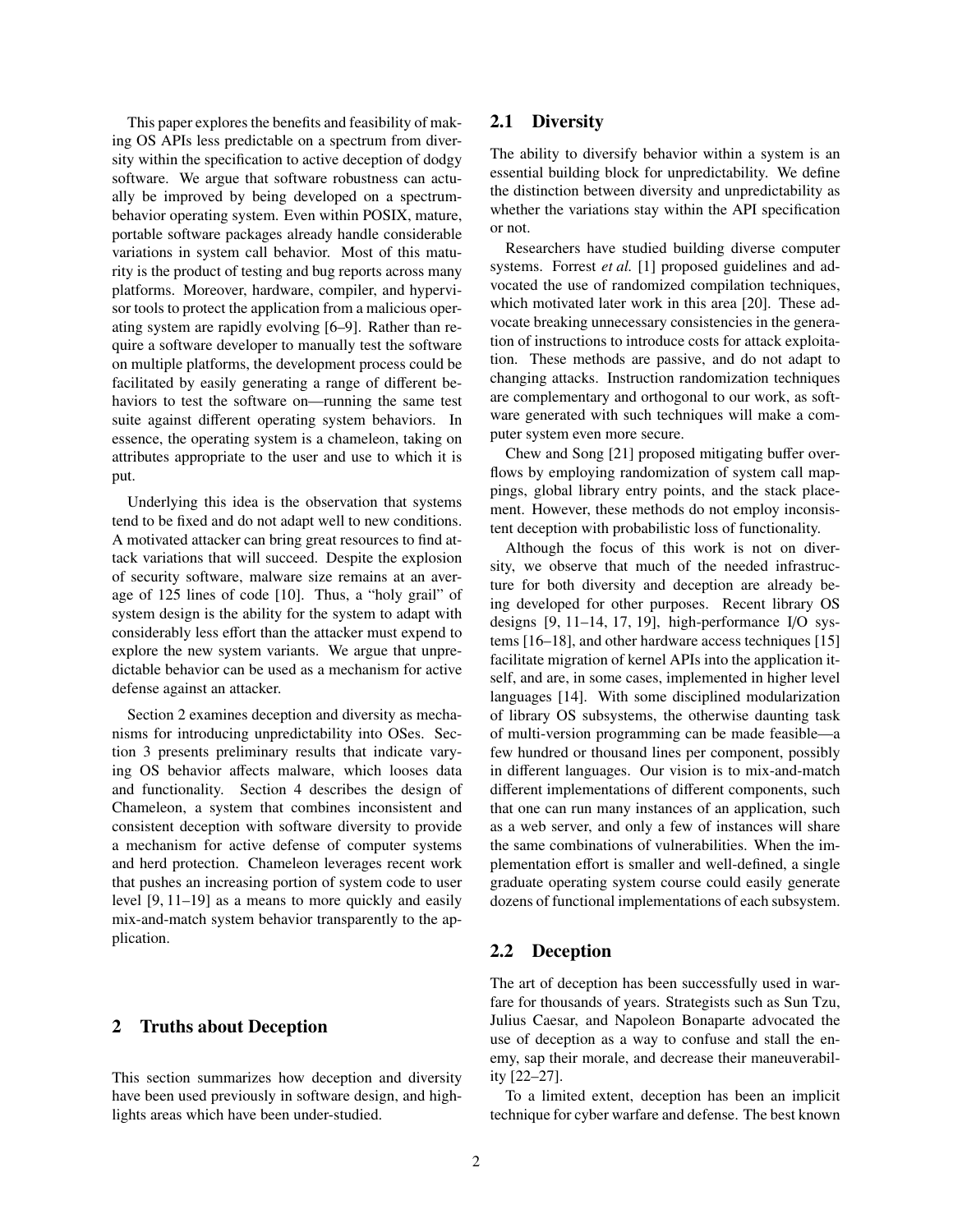example is Cliff Stoll's use of deception to keep an intruder on an international telephone line for several hours, downloading a bogus but interesting file [28]. The authorities were able to trace the call, and broke up a spy ring. Cheswick's response to Berferd is another classic in this area [29], and foreshadowed much of the honeypot work [30, 31]. Zhao and Mannan [32] employed deception in system authentication by giving adversaries access to fake accounts in cases of password brute force attacks. Sandboxes and virtual machines limit the actions of the attackers while giving the appearance of unfettered access to resources.

*Consistent deception* strategies make the deceiver's system appear as indistinguishable as possible from another, real system. The attacker does not perceive the deception and believes in a consistent false reality. Stoll's actions were designed to make the attacker think he had found a system with classified documents on it. Cheswick created a falsity of a system that was old, slow, and vulnerable. Honeypots, honeynets, sandboxes, and virtual machines are designed to exhibit behavior consistent with production systems.

Several technologies for providing deception have been studied. Software decoys are agents that protect objects from unauthorized access [33–37]. The goal is to create a belief in the attacker's mind that the defended systems are not worth attacking or that the attack was successful. The researchers considered tactics such as responding with common system errors and inducing delays to frustrate attackers. The work assumed consistency of the deception.

Red-teaming experiments at Sandia tested the effectiveness of network deception on attackers working in groups [38]. The deception mechanisms at the network level successfully delayed attackers for a few hours. They apparently wore down those who were exposed to it and prompted some groups to quit before the experiments had ended.

Deception at the host level modifies system behavior when an attacker is logged in. One implementation uses a wrapper that intercepts program execution requests and optionally runs a different program without the user detecting the switch [39]. But many command interpreters perform some of the requested actions directly, without invoking system calls and so bypassing the wrapper.

Almeshekah and Spafford [40] further investigated the adversaries' biases and proposed a model to integrate deception-based mechanisms in computer systems. While this model does not address challenges of inconsistent deception, the implementation of Chameleon will leverage it.

In all these cases, the fictional systems are predictable to some degree; they act as would real systems given the attacker's inputs. Other inputs (such as hardware failures) introduce a degree of unpredictability with respect to the availability of the system, but do not compromise its basic architecture or the attacker's steps to compromise the system.

True unpredictability requires randomness at a level that would cause the the attacker to get inconsistent results. This observation leads to the notion of *inconsistent deception* [41], a model of deception that challenges the cornerstone of projecting false reality with internal consistency. Neagoe and Bishop argued that an attacker will have no idea of whether she is exposed under a deception or a normal system is truly malfunctioning, but will feel disoriented and may withdraw from the situation. In this paper we tested inconsistency with automated attacks and proved their idea with some preliminary results from keyloggers and botnets. When a keylogger is running in the inconsistent deceptive environment, it meets with partial key loss or random key injection.

Iago attacks [42] are a good example of how such deception might work. An Iago attack occurs when a trusted program, designed to run on an untrusted system, is compromised by the untrusted kernel returning integer values to system calls designed to cause the trusted program to violate its security policy. This work focuses on how to attack trusted programs. The notion of monitoring system calls on which software depends was first studied by Forrest *et al.* [43, 44], who hypothesized that abnormal sequences of system calls might indicate malicious processes. Peisert and his colleagues extended this work to include function calls [45]. Both these works focused on the detection of attacks during runtime. Our aim is to protect the hosts rather than simply detect attacks. Taking a deeper view into monitoring system call parameters and randomly employing various strategies, we are going to build a more powerful spectrum-behavior OS with both inconsistent and consistent deception, and software diversity.

## 3 Malware Case Study

In this section, we show that common malware can be quite sensitive to relatively minor misbehavior by the operating system. In this particular case study, these are often errors that are within the specification of the network or potential storage failure modes; a robust application would detect these issues with end-to-end checks [46].

We performed a preliminary study using ptrace to interpose on system calls invoked by a keylogger and a botnet, introducing unpredictable behavior into their execution. In these cases, the malware runs without crashing, but some I/O is corrupted.

We select the strategies below based on analysis of the types and frequency of system calls invoked by benign processes and malware. Ideally, we would like to se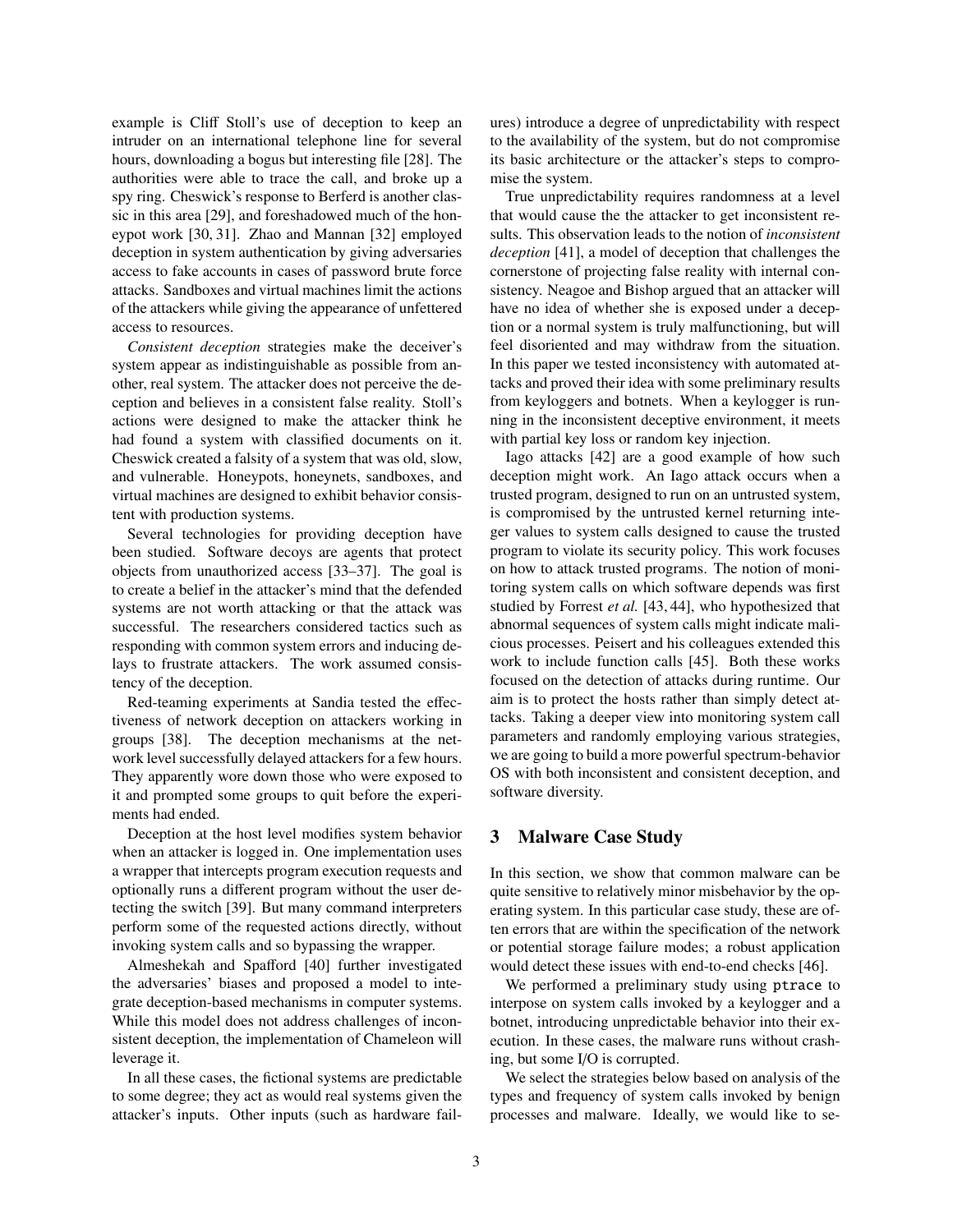lect system calls that are more frequent in malware. We selected 39 benign software from sourceforge [47] and 86 malware samples for Linux, including 17 backdoors, 20 general exploits, 24 Trojan horses and 25 viruses and compared the system calls they invoke. We found that malware invokes a system call set that is smaller than benign software; approximately 50 different system calls. The most common system calls invoked by malware include write(), wait(), clone(), close(), read(), open(), send() and fstat().

In selecting strategies for spectrum behavior, we perturb calls that still allow code to run, but do harm to malware. We found that the following calls are critical to process start-up and execution, and cannot be easily varied: fstat(), getuid(), ioperm(), set\_thread\_area(), and mprotect(). Other system calls, however, will just deviate from normal track innocuously when their parameters are changed. For instance, decreasing the number of bytes for write() will cause a keylogger to lose keystrokes, silencing a send() might cause a process to fail sending an e-mails, and extending time in nanosleep() will just slow down a process. The unpredictability coverage is defined as the set of system calls that are safe for spectrum behavior and are of strong relevance to malware execution. It currently includes the following system calls: open(), read(), write(), lseek(), socket(), send(), recv() and nanosleep().

We discovered some initial strategies for spectrum behavior, varying several types of parameters that are widely used in system calls.

Strategy 1: Silence the system call: we immediately return a fabricated value upon system call invocation. This strategy only succeeds when subsequent system calls are not highly dependent on the silenced action. For example, this strategy worked for read() and write(), but not on open(), where a subsequent read() or write() would fail.

Strategy 2: Change buffer bytes: we randomly change some bytes or shorten the length of a buffer passed to a system call, such as read(), write(), send() and recv(). This strategy corrupts execution of a scripts, and the reading or exfiltrating of sensitive data.

Strategy 3: Add more wait time: the goal of this strategy is to slow down a questionable process, for example rate-limiting network attacks. We randomly increase the time a nanosleep() call yields the CPU.

Strategy 4: Change file pointer: this approach simulates file corruption by randomly changing the file descriptor pointer between some invocations of read() and write().

We first applied unpredictability to the Linux Keylogger (LKL) [48], a userspace keylogger, using strategies



Figure 1: Comparison of email bytes sent from bots in predictable and unpredictable environments.

1, 2 and 4. The keylogger not only lost valid keystrokes but also had some noise data added to the log file.

Next we applied unpredictability to the BotNET [49] malware, which is mainly a communication library for the IRC protocol that was refined to add spam and SYNflood capabilities. We used the IRC client platform irssi [50] to configure the botnet architecture with a botherder, bots and victims. The unpredictable strategies were applied to one of the bots.

We first tested commands that successfully reached the bot under the unpredictable environment, such as adduser, deluser, list, identify, access, memo, sendMail and part. The bot gets the command through calling read() for one byte each time, and one lost byte will destroy the command from being recognized. Here we randomly silenced the read() system calls and measured how many commands were correctly received by the bot. Nearly 40% of the commands from the bot herder were lost under our unpredictable environment.

We measured the effects of the unpredictable environments on the victim's ability to send spam emails (see Figure 1). In the normal environment, nine emails varying in length from 10 to 90 bytes were successfully sent. In the unpredictable environment only partial random bytes were sent out by arbitrarily reducing the buffer size of send() in the bot process. In the case of a spam bot, truncated emails will streamline the filtering process, not only for automatic filters, but also for the end users.

We also performed a SYN-flood attack to analyze the effectiveness of the unpredictable environment in mitigating DDoS attacks. In a standard environment, one client can bring down a server in one minute with SYN packets. When we set the unpredictability threshold to 70% and applied strategies 1 and 3, the rate of SYN packets arriving at the victim server decreased (Figure 2), requiring two additional bots to achieve the same outcome.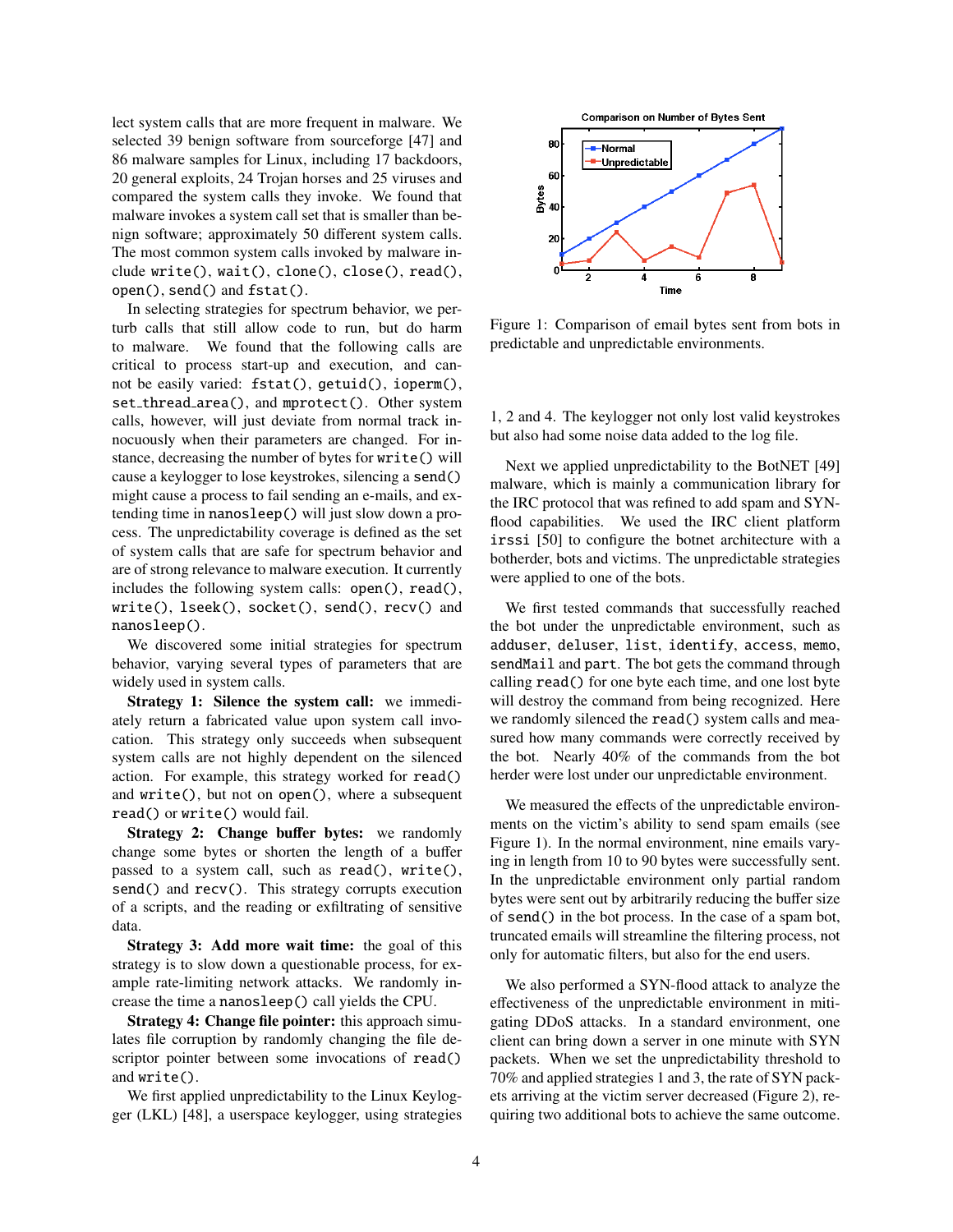

Figure 2: Comparison of SYN-flood attacks in standard and unpredictable environments. Unpredictability can increase the DDoS resource requirements.



Figure 3: Chameleon can transition processes among three operating modes: *Diverse*, to protect benign software; *Unpredictable*, to disturb unknown software; and *Deceptive*, to analyze likely malware.

## 4 Spectrum-Behavior OS

Chameleon combines inconsistent and consistent deception with software diversity for active defense of computer systems and herd protection. It provides three distinct environments for process execution: (i) a diverse environment for whitelisted processes, (ii) an unpredictable environment for unknown or suspicious processes (inconsistent deception), and (iii) a consistently deceptive environment for malicious processes. This is illustrated in Figure 3.

Known benign or whitelisted processes run in the diverse operating system environment, where the implementation of the program APIs are randomized to reduce instances with the same combinations of vulnerable code. Unknown processes run in the unpredictable environment, where a subset of the system calls have their parameters modified or are silenced probabilistically. The execution of processes in this environment is unpredictable as they can lose some I/O data and functionality. An unpredictability threshold prevents processes from crashing. If a process running in this environment is malicious, it will have difficulty accomplishing its tasks as some system call options used to exploit operating system vulnerabilities might not be available all the time, some sensitive data being collected from and transferred to the system might get lost, and network connectivity with remote malicious hosts is not guaranteed. The idea is to create a foggy environment for the attacker, thereby protecting the host. It also offers herd protection to a community of hosts by raising the bar for the implementation of large-scale attacks, as bots or similar malware running in the unpredictable environment will not be reliable anymore. An attacker might notice the hostile environment, but its unpredictable nature will leave her with few options, one of them being system exit, which from the host perspective is a winning outcome.

Processes identified as malicious run in a deceptive environment, where a subset of the system calls are modified to deceive an adversary with a consistent false front while tracking down her actions. In this environment, files the attacker intends to leak will be honeyfiles, and any system privileges she thinks she has will be bogus. Connections and activities with malicious remote hosts will be intercepted and logged. The goal is to give the attacker the illusion that she controls the system, while forensic data is collected and forwarded to response teams such as CERT [51].

Chameleon can adjust its behavior over the lifetime of a process. Its design includes a dynamic, machine learning-based process categorization module that observes behavior of unknown processes, and compares to training sets of known good and malicious code. Based on its behavior, a process can migrate to the diverse or deceptive environment.

The Chameleon prototype is ongoing work. Diversity is implemented with variations of the Graphene library OS [12]. Unpredictability is primarily implemented using the host ABI, although we expect some of this may be usefully implemented in the library OS as well.

## 5 Conclusions

We currently have the worst of both worlds: rather simple attacks work, and both research and industry are moving towards models of mutual distrust between applications and the operating system [6–9]. If applications code will trust the operating system less in the future, why not leverage this as a way to make malware and attacks harder to write?

Sacrificing predictability will introduce new, but tractable, research questions—especially around usability. For example, a user who installs a new game with a potential Trojan horse online will be tempted to whitelist the game if it isn't playable. We believe the types of variation can be adjusted dynamically, potentially with user feedback. If successful, sacrificing predictable behavior can finally give systems an edge over one of the primary sources of computer compromises [52]: malware installed by drive-by downloads and social engineering.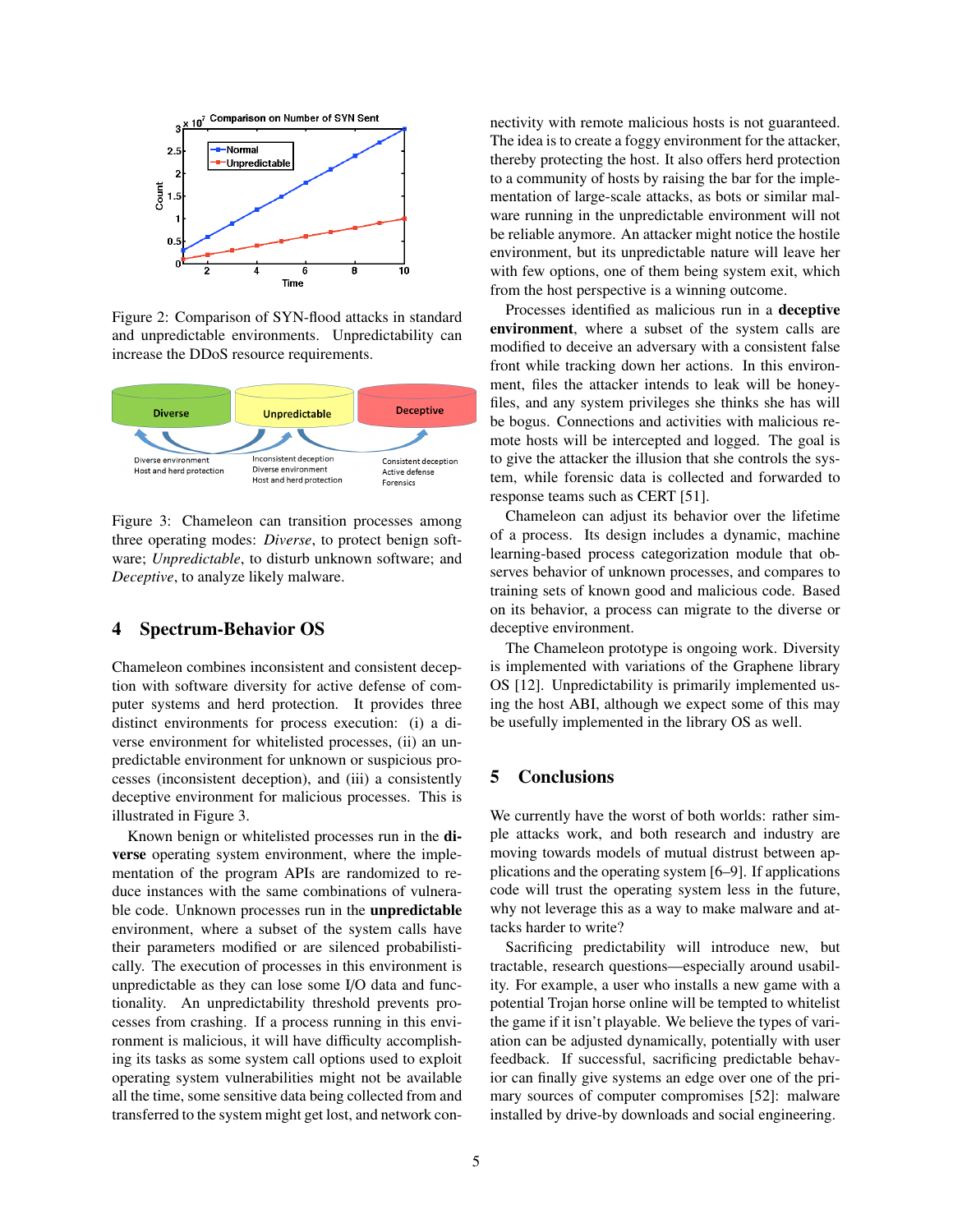# References

- [1] S. Forrest, A. Somayaji, and D. Ackley, "Building diverse computer systems," in *Proceedings of the 6th Workshop on Hot Topics in Operating Systems (HotOS-VI)*, HOTOS '97, 1997.
- [2] L. Chen and A. Avizienis, "N-version programming: A fault-tolerance approach to reliability of software operation," in *Digest of the Eighth Annual International Symposium on Fault-Tolerant Computing*, pp. 3–9, 1978.
- [3] M. Castro and B. Liskov, "Practical byzantine fault tolerance and proactive recovery," *ACM Transactions on Computer Systems (TOCS)*, vol. 20, pp. 398–461, Nov. 2002.
- [4] A. Clement, M. Kapritsos, S. Lee, Y. Wang, L. Alvisi, M. Dahlin, and T. Riche, "Upright cluster ´ services," in *SOSP*, pp. 277–290, 2009.
- [5] A. Bittau, A. Belay, A. Mashtizadeh, D. Mazieres, and D. Boneh, "Hacking blind," in *Security and Privacy (SP), 2014 IEEE Symposium on*, pp. 227– 242, May 2014.
- [6] M. Hoekstra, R. Lal, P. Pappachan, V. Phegade, and J. Del Cuvillo, "Using innovative instructions to create trustworthy software solutions," in *HASP*, 2013.
- [7] O. S. Hofmann, S. Kim, A. M. Dunn, M. Z. Lee, and E. Witchel, "Inktag: secure applications on an untrusted operating system," in *ASPLOS*, pp. 265– 278, ACM, 2013.
- [8] J. Criswell, N. Dautenhahn, and V. Adve, "Virtual ghost: Protecting applications from hostile operating systems," in *Proceedings of the 19th International Conference on Architectural Support for Programming Languages and Operating Systems*, ASPLOS '14, (New York, NY, USA), pp. 81–96, ACM, 2014.
- [9] A. Baumann, M. Peinado, and G. Hunt, "Shielding applications from an untrusted cloud with haven," in *Proceedings of the 11th USENIX Conference on Operating Systems Design and Implementation*, OSDI'14, (Berkeley, CA, USA), pp. 267–283, USENIX Association, 2014.
- [10] "Darpa's framework for the cyber security challenge https://www.youtube.com/watch?v= EgR44QXQLns."
- [11] D. E. Porter, S. Boyd-Wickizer, J. Howell, R. Olinsky, and G. Hunt, "Rethinking the library OS from the top down," in *ASPLOS*, pp. 291–304, 2011.
- [12] C.-C. Tsai, K. S. Arora, N. Bandi, B. Jain, W. Jannen, J. John, H. A. Kalodner, V. Kulkarni, D. Oliveira, and D. E. Porter, "Cooperation and Security Isolation of Library OSes for Multi-Process Applications," in *Proceedings of the ACM European Conference on Computer Systems (EuroSys)*, pp. 9:1–9:14, 2014.
- [13] A. Baumann, D. Lee, P. Fonseca, L. Glendenning, J. R. Lorch, B. Bond, R. Olinsky, and G. C. Hunt, "Composing OS extensions safely and efficiently with Bascule," in *EuroSys*, 2013.
- [14] A. Madhavapeddy, R. Mortier, C. Rotsos, D. Scott, B. Singh, T. Gazagnaire, S. Smith, S. Hand, and J. Crowcroft, "Unikernels: Library operating systems for the cloud," in *ASPLOS*, 2013.
- [15] A. Belay, A. Bittau, A. Mashtizadeh, D. Terei, D. Mazières, and C. Kozyrakis, "Dune: safe userlevel access to privileged cpu features," in *OSDI*, pp. 335–348, 2012.
- [16] A. Belay, G. Prekas, A. Klimovic, S. Grossman, C. Kozyrakis, and E. Bugnion, "Ix: A protected dataplane operating system for high throughput and low latency," in *OSDI*, pp. 49–65, 2014.
- [17] D. Schatzberg, J. Cadden, O. Krieger, and J. Appavoo, "Multilibos: An os architecture for cloud computing," 2014.
- [18] S. Peter, J. Li, I. Zhang, D. R. K. Ports, D. Woos, A. Krishnamurthy, T. Anderson, and T. Roscoe, "Arrakis: The operating system is the control plane," in *11th USENIX Symposium on Operating Systems Design and Implementation (OSDI 14)*, (Broomfield, CO), pp. 1–16, USENIX Association, Oct. 2014.
- [19] G. Ammons, J. Appavoo, M. Butrico, D. Da Silva, D. Grove, K. Kawachiya, O. Krieger, B. Rosenburg, E. Van Hensbergen, and R. W. Wisniewski, "Libra: A library operating system for a JVM in a virtualized execution environment," in *VEE*, pp. 44–54, 2007.
- [20] P. Larsen, A. Homescu, S. Brunthaler, and M. Franz, "Sok: Automated software diversity," in *Proceedings of IEEE Security* & *Privacy*, 2014.
- [21] M. Chew and D. Song, "Mitigating buffer overflows by operating system randomization," tech. rep., University of California, Berkeley, 2002.